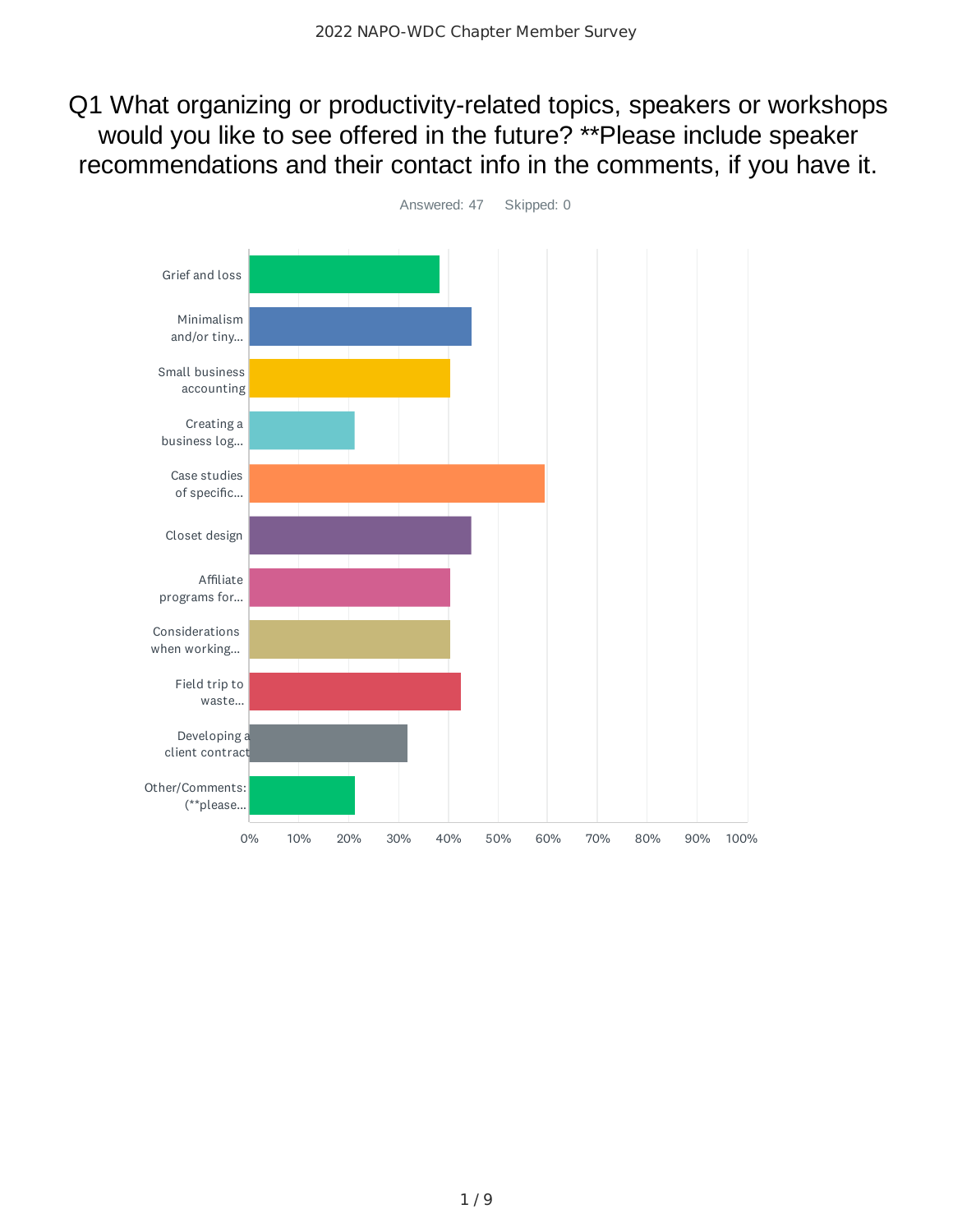| <b>ANSWER CHOICES</b>                                                                                                                          | <b>RESPONSES</b> |    |
|------------------------------------------------------------------------------------------------------------------------------------------------|------------------|----|
| Grief and loss                                                                                                                                 | 38.30%           | 18 |
| Minimalism and/or tiny homes                                                                                                                   | 44.68%           | 21 |
| Small business accounting                                                                                                                      | 40.43%           | 19 |
| Creating a business logo and other marketing materials                                                                                         | 21.28%           | 10 |
| Case studies of specific client challenges                                                                                                     | 59.57%           | 28 |
| Closet design                                                                                                                                  | 44.68%           | 21 |
| Affiliate programs for passive income                                                                                                          | 40.43%           | 19 |
| Considerations when working with clients of different religions and/or cultures                                                                | 40.43%           | 19 |
| Field trip to waste disposal/recycling center                                                                                                  | 42.55%           | 20 |
| Developing a client contract                                                                                                                   | 31.91%           | 15 |
| Other/Comments: (**please include contact info of suggested speaker, if you have it, as well as your name if we may<br>contact you to discuss) | 21.28%           | 10 |

Total Respondents: 47

| #              | OTHERICOMMENTS: (**PLEASE INCLUDE CONTACT INFO OF SUGGESTED SPEAKER,<br>IF YOU HAVE IT, AS WELL AS YOUR NAME IF WE MAY CONTACT YOU TO DISCUSS)                                                                                                                                                                                                                                                                                                                                                                    | <b>DATE</b>        |
|----------------|-------------------------------------------------------------------------------------------------------------------------------------------------------------------------------------------------------------------------------------------------------------------------------------------------------------------------------------------------------------------------------------------------------------------------------------------------------------------------------------------------------------------|--------------------|
| 1              | Social media marketing                                                                                                                                                                                                                                                                                                                                                                                                                                                                                            | 4/21/2022 11:18 AM |
| 2              | Donation resources in the area. Updated list of where things can go.                                                                                                                                                                                                                                                                                                                                                                                                                                              | 4/19/2022 9:13 PM  |
| 3              | Google My Business (including those of us adding national services, setup optimization, how<br>to resolve issues like when they bump you off, best strategies for posts, ads), YouTube,<br>Pinterest, the art of getting great reviews, go to organizing products and where to find them<br>besides TCS (including how to manage them when you don't have anywhere to store them) -<br>Diane Greenhalgh                                                                                                           | 4/18/2022 12:36 PM |
| 4              | I am most interested in meetings that I can earn CEU's from.                                                                                                                                                                                                                                                                                                                                                                                                                                                      | 4/16/2022 6:17 PM  |
| 5              | I'm happy to help discover good speakers, or initiate trip to recycling center. Debbie Smith                                                                                                                                                                                                                                                                                                                                                                                                                      | 4/15/2022 2:08 PM  |
| 6              | Team building and getting clients to pay that large amount for charging with teams                                                                                                                                                                                                                                                                                                                                                                                                                                | 4/14/2022 9:00 AM  |
| $\overline{7}$ | ps - loved the zoom business partners showcase, far and away more informative than the in-<br>person roundtable ones we used to have, which felt short and frantic. If the showcase is going<br>to be in-person then have it be a presentation where ALL the biz partners speak in front of the<br>group and the format is like the zoom one we had. Other concern about the speed round one<br>we used to have in person was that few of the biz partners attended and we already knew well<br>the ones who did. | 4/9/2022 6:24 PM   |
| 8              | Since I'm a Retired/Emeritus member, I'm not interested in most topics.                                                                                                                                                                                                                                                                                                                                                                                                                                           | 4/8/2022 11:02 AM  |
| 9              | Working with a psychiatrist, getting feedback from clients, another social media talk - maybe a<br>deep dive into instagram, time management for organizers- how to divide time in your business<br>to get things done                                                                                                                                                                                                                                                                                            | 4/8/2022 10:11 AM  |
| 10             | Marketing                                                                                                                                                                                                                                                                                                                                                                                                                                                                                                         | 4/7/2022 9:00 PM   |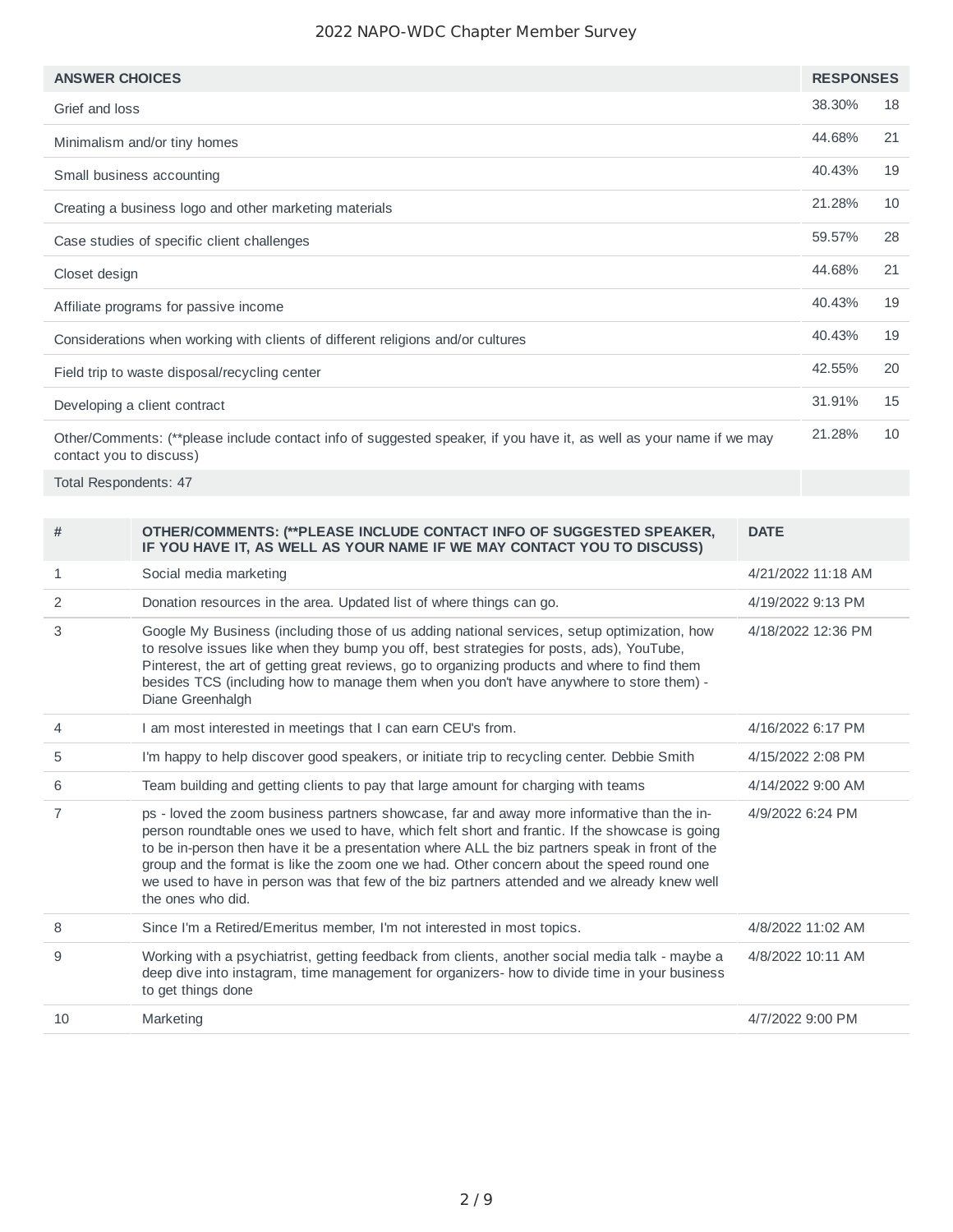# Q2 Do you have suggestions for Business Partners you would like to see join our chapter? \*\*Please include their contact info if you have a specific person in mind and your full name if you would like to discuss further.

Answered: 13 Skipped: 34

| #  | <b>RESPONSES</b>                                                                                                                                                                                    | <b>DATE</b>        |
|----|-----------------------------------------------------------------------------------------------------------------------------------------------------------------------------------------------------|--------------------|
| 1  | N <sub>0</sub>                                                                                                                                                                                      | 4/21/2022 7:41 AM  |
| 2  | <b>Shredding Company</b>                                                                                                                                                                            | 4/19/2022 9:13 PM  |
| 3  | home industry marketer that includes social media services                                                                                                                                          | 4/18/2022 12:36 PM |
| 4  | A handyman service would be great. We probably would need one for both MD & VA depending<br>on the service area. Steve Blackwell Ace Handyman Service 703-563-4124<br>sblac@acehandymanservices.com | 4/17/2022 12:45 PM |
| 5  | I don't. I think we have a great group of Business Partners.                                                                                                                                        | 4/16/2022 6:17 PM  |
| 6  | Closet company General contractors "Small job" contractors Garage flooring and Garage<br>storage                                                                                                    | 4/15/2022 5:16 PM  |
| 7  | <b>No</b>                                                                                                                                                                                           | 4/14/2022 9:55 AM  |
| 8  | Not at this time                                                                                                                                                                                    | 4/11/2022 2:21 PM  |
| 9  | shredding, closet makers/installers, contractor/handyperson                                                                                                                                         | 4/9/2022 9:28 PM   |
| 10 | No, I think our partners are great.                                                                                                                                                                 | 4/8/2022 5:19 PM   |
| 11 | no suggestions                                                                                                                                                                                      | 4/8/2022 11:02 AM  |
| 12 | Resellers - ebay, furniture, clothes. Closet designer, painter, blinds person                                                                                                                       | 4/8/2022 10:11 AM  |
| 13 | closet company                                                                                                                                                                                      | 4/7/2022 7:01 PM   |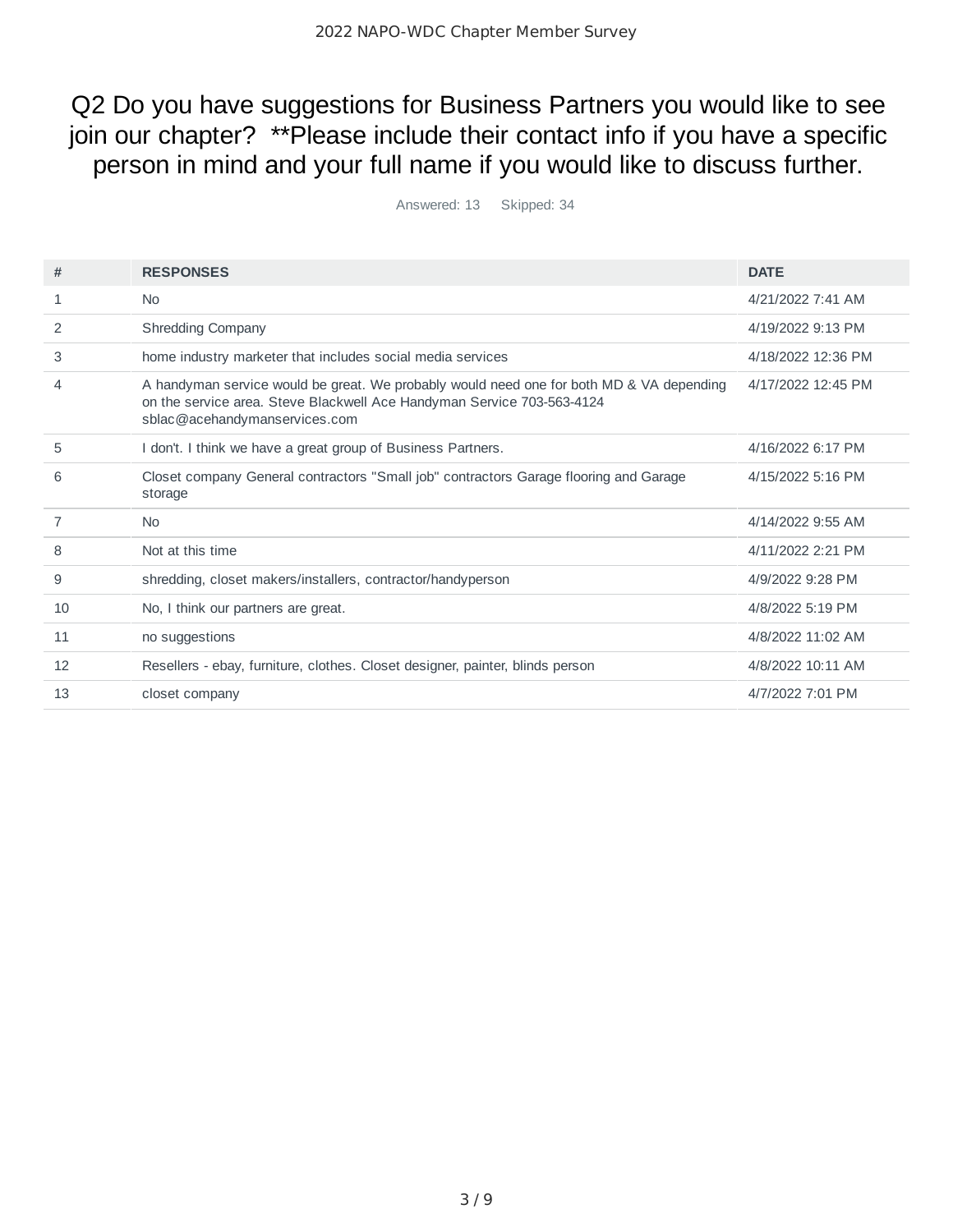# Q3 It takes a village to make our chapter successful! In what areas might you possibly like to contribute your talents? \*\*Please leave your full name so we can contact you to discuss.



4 / 9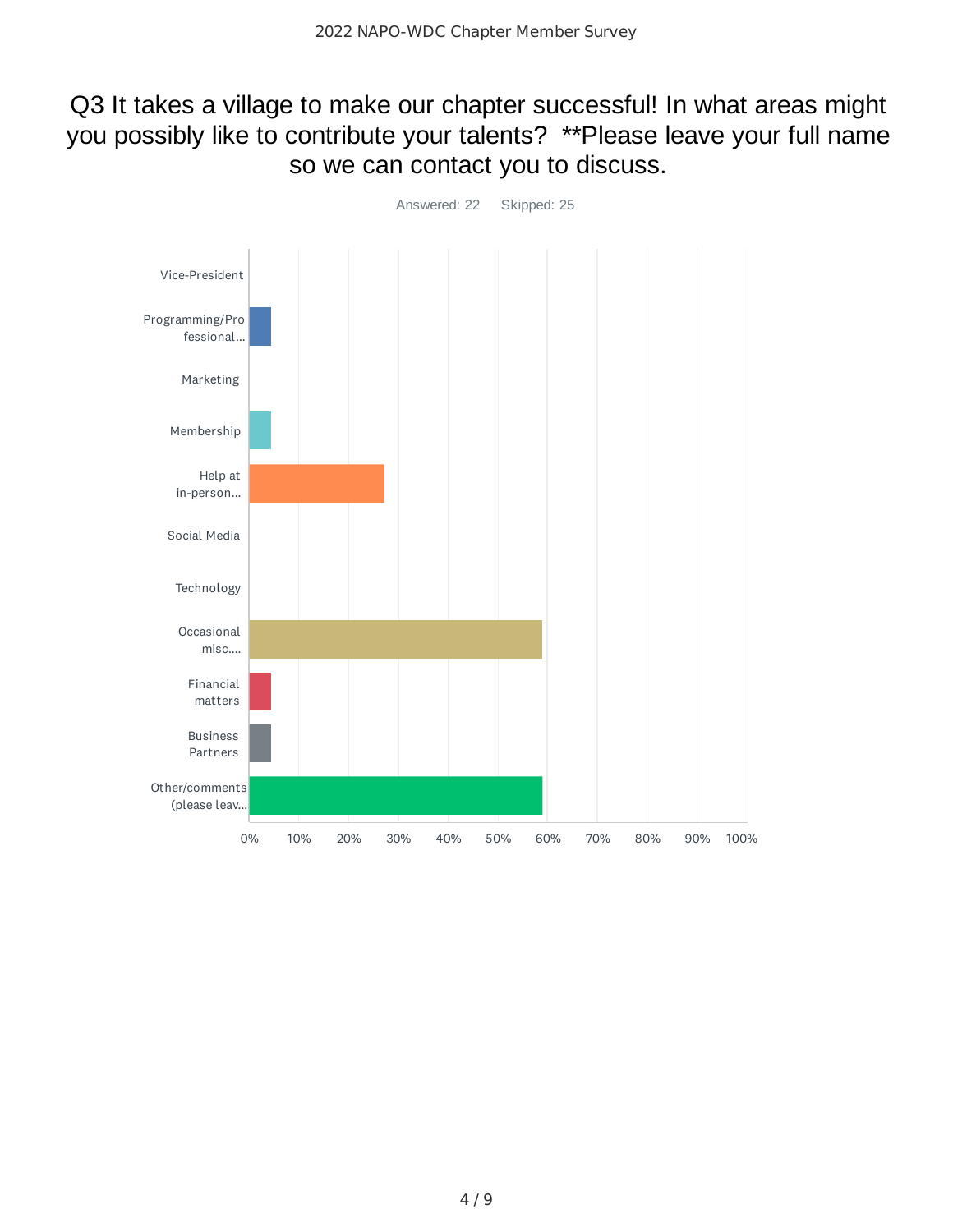| <b>ANSWER CHOICES</b>                                                         | <b>RESPONSES</b> |             |
|-------------------------------------------------------------------------------|------------------|-------------|
| Vice-President                                                                | 0.00%            | $\mathbf 0$ |
| Programming/Professional development                                          | 4.55%            | 1           |
| Marketing                                                                     | 0.00%            | $\mathbf 0$ |
| Membership                                                                    | 4.55%            | 1           |
| Help at in-person meetings                                                    | 27.27%           | 6           |
| Social Media                                                                  | 0.00%            | $\mathbf 0$ |
| Technology                                                                    | 0.00%            | $\mathbf 0$ |
| Occasional misc. micro-volunteer opportunities                                | 59.09%           | 13          |
| <b>Financial matters</b>                                                      | 4.55%            | 1           |
| <b>Business Partners</b>                                                      | 4.55%            | 1           |
| Other/comments (please leave your full name so we may contact you to discuss) | 59.09%           | 13          |
| Total Respondents: 22                                                         |                  |             |

| #            | OTHERICOMMENTS (PLEASE LEAVE YOUR FULL NAME SO WE MAY CONTACT YOU<br><b>TO DISCUSS)</b>            | <b>DATE</b>       |
|--------------|----------------------------------------------------------------------------------------------------|-------------------|
| $\mathbf{1}$ | Anne Lyons                                                                                         | 4/21/2022 3:13 PM |
| 2            | micro volunteering this year. Board position next year.                                            | 4/19/2022 9:13 PM |
| 3            | I am already volunteering in the capacity I have time for                                          | 4/16/2022 6:17 PM |
| 4            | Already participating and will continue to help where I can. Debbie Smith                          | 4/15/2022 2:08 PM |
| 5            | Annabel Baer                                                                                       | 4/14/2022 8:14 PM |
| 6            | Sara Cummings - I can only help remotely, unfortunately.                                           | 4/14/2022 9:55 AM |
| 7            | I am winding my business down slowly the next year due to personal matters so I can't<br>volunteer | 4/11/2022 2:21 PM |
| 8            | I love to write, if you have any writings that need help, let me know.                             | 4/8/2022 10:24 PM |
| 9            | Sorry, at this time I can't commit to anything.                                                    | 4/8/2022 5:19 PM  |
| 10           | Nicole Holtman                                                                                     | 4/8/2022 11:30 AM |
| 11           | I've stepped back from volunteering                                                                | 4/8/2022 11:02 AM |
| 12           | <b>Ginger Willis</b>                                                                               | 4/8/2022 5:34 AM  |
| 13           | Patti Howell                                                                                       | 4/7/2022 6:54 PM  |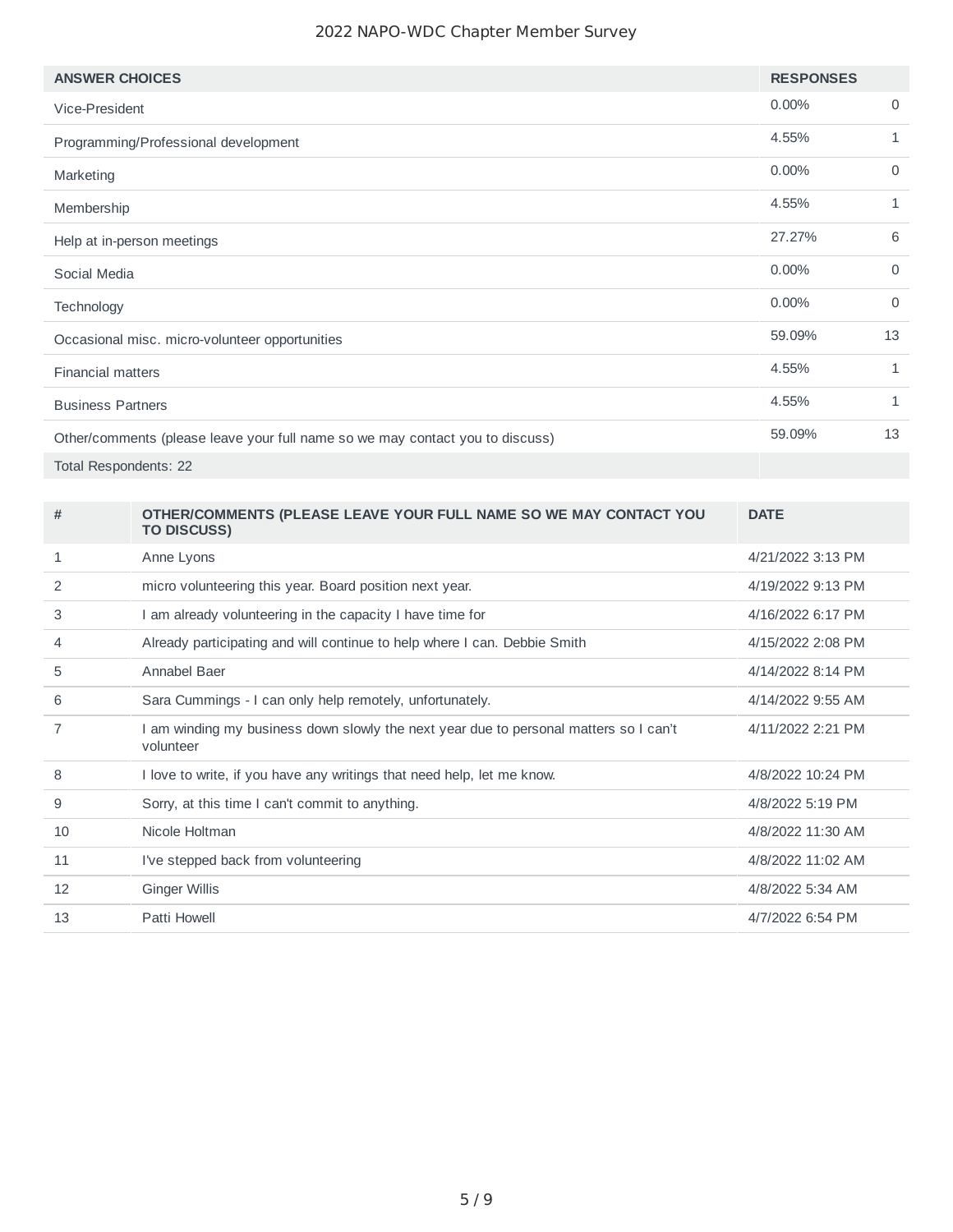# Q4 For meetings beginning in September, how do you feel about in-person v. virtual gatherings?



| <b>ANSWER CHOICES</b>                                                                              | <b>RESPONSES</b> |    |
|----------------------------------------------------------------------------------------------------|------------------|----|
| I prefer virtual chapter meetings, but would meet in-person for social and/or neighborhood groups. | 42.55%           | 20 |
| I prefer some in-person and some virtual chapter meetings.                                         | 38.30%           | 18 |
| I would only attend a chapter event virtually.                                                     | 12.77%           | 6  |
| I prefer in-person gatherings overall.                                                             | 6.38%            | 3  |
| Other (please specify)                                                                             | 19.15%           | 9  |
| Total Respondents: 47                                                                              |                  |    |

| # | <b>OTHER (PLEASE SPECIFY)</b>                                                                                                                                                                                                                                                                                                                                                                                           | <b>DATE</b>        |
|---|-------------------------------------------------------------------------------------------------------------------------------------------------------------------------------------------------------------------------------------------------------------------------------------------------------------------------------------------------------------------------------------------------------------------------|--------------------|
|   | I live an hour away from the Arlington meetings under the best of traffic circumstances (not<br>rush hour) and impossibly far away from the Maryland meetings. Spending 3+ hours in traffic<br>and driving home at dark afterwards in the night is not something that work for me. I enjoy<br>being a NAPO member but if meetings become in-person only in the future I don't think I would<br>continue being a member. | 4/21/2022 10:48 AM |
|   | prefer virtual for EDUCATIONAL meetings, it is so much easier to learn when there is no<br>commute and I can see the presentation on my screen. I would like occasional in-person<br>SOCIAL meetings like we have with Golden Circle.                                                                                                                                                                                   | 4/16/2022 6:17 PM  |
| 3 | prefer neighborhood book clubs etc to be virtual but social in person                                                                                                                                                                                                                                                                                                                                                   | 4/14/2022 7:17 AM  |
|   | It depends if there's another surge of some kind or serious setback over the summer. Still not<br>sure about unmasked indoor group events regardless of vaccination status Hybrid would be<br>nice so those who still aren't comfortable/are immunocompromised/ otherwise unable to attend<br>but still want to be active aren't left out.                                                                              | 4/9/2022 9:28 PM   |
| 5 | I find the virtual meetings more content-full. I find the in-person meetings long (especially                                                                                                                                                                                                                                                                                                                           | 4/9/2022 6:24 PM   |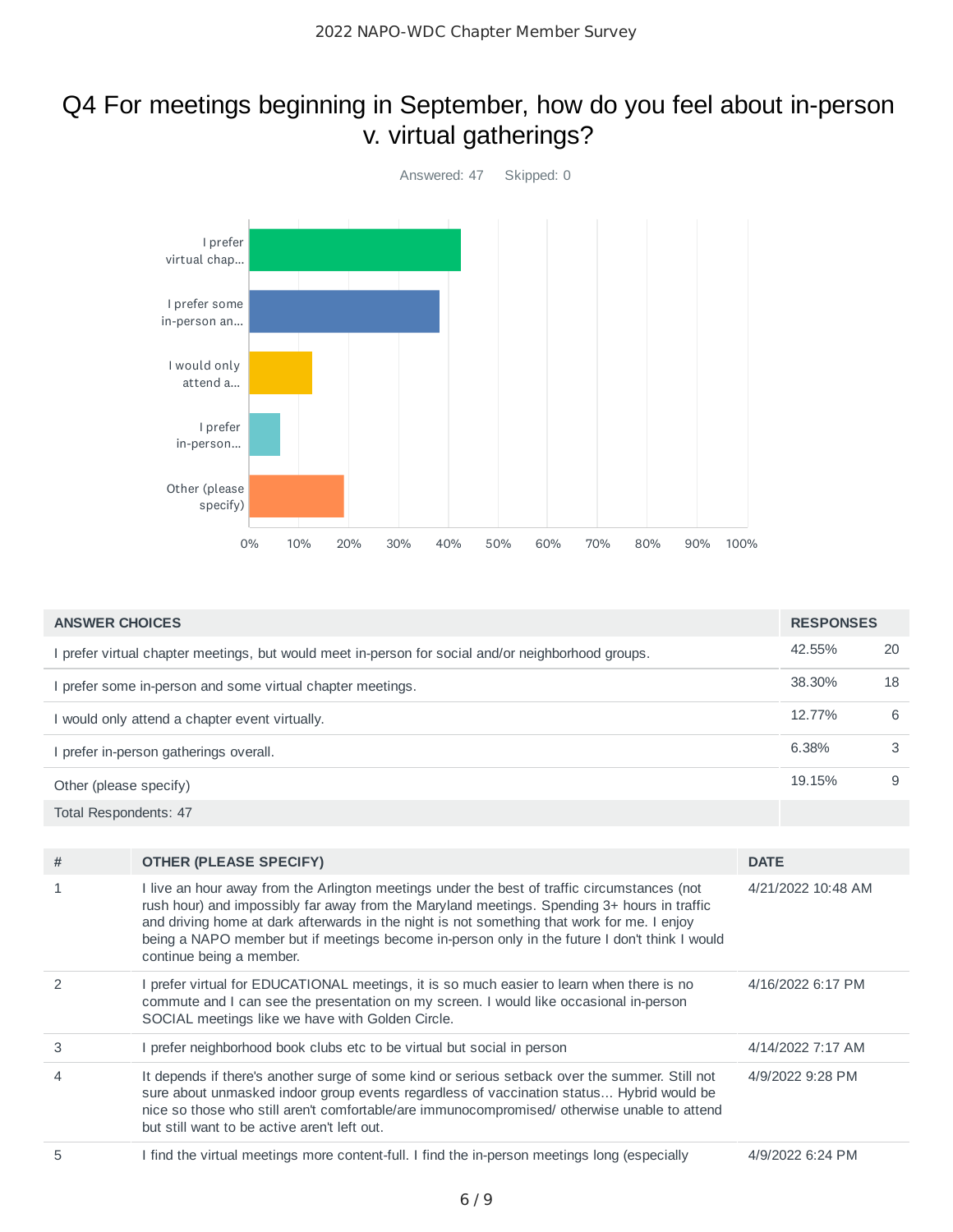drive-commute long). A couple of in-person meetings a year would be great - one VA, one MD. I also prefer virtual neighborhood meetings for the time being.

| 6 | I am looking forward to seeing people in person, but don't want to travel in the traffic to<br>meetings. I would participate in social events.  | 4/8/2022 5:19 PM  |
|---|-------------------------------------------------------------------------------------------------------------------------------------------------|-------------------|
|   | I think quarterly or other periodic social gatherings in person would be nice but the convenience<br>of virtual is so important to me right now | 4/8/2022 11:30 AM |
|   | Not sure.                                                                                                                                       | 4/8/2022 11:02 AM |
|   | Because I live in DE I can only attend virtually. But I think meetings should be in-person -<br>perhaps with a virtual capability.              | 4/7/2022 9:00 PM  |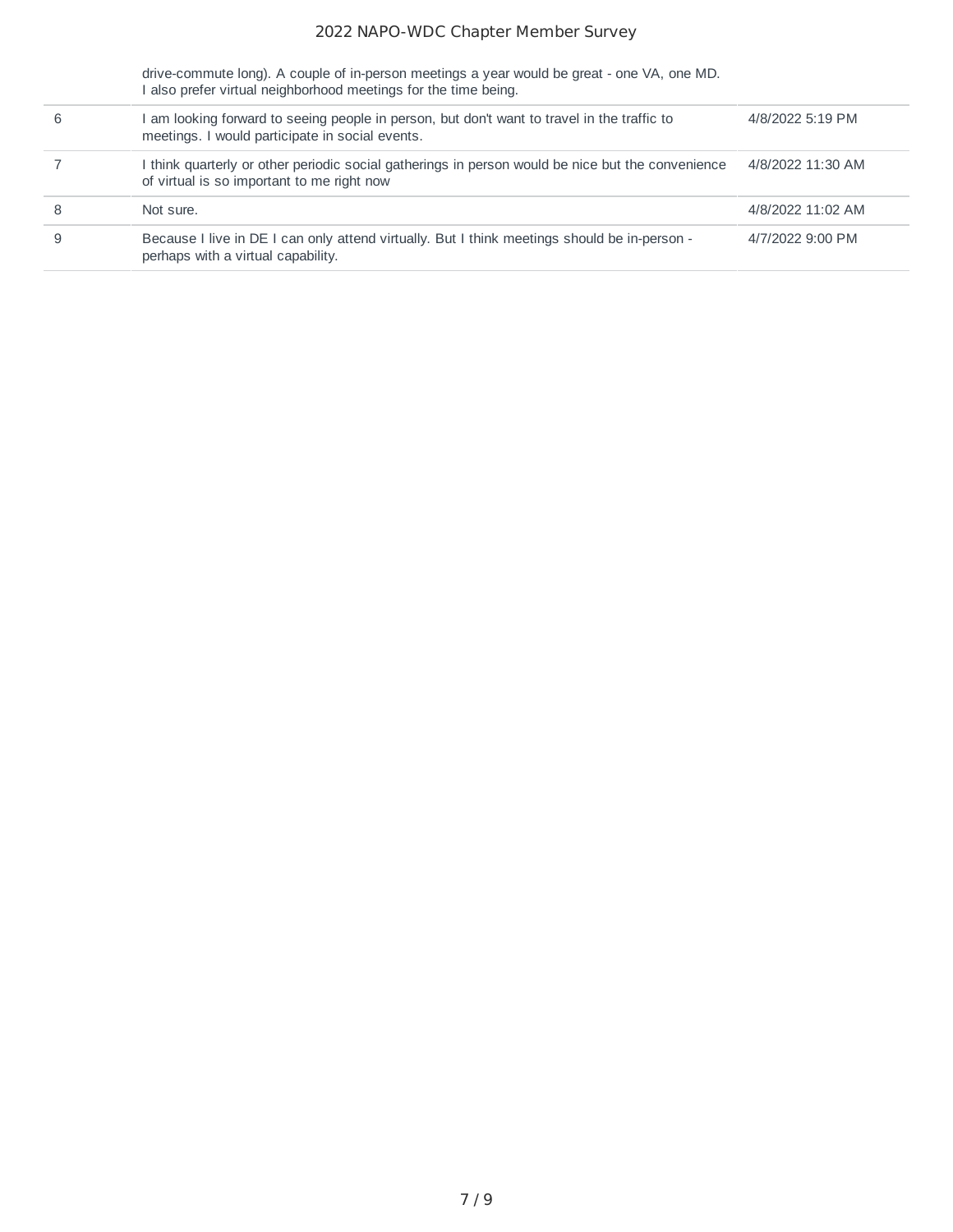# Q5 Is there any other feedback that you would like to provide below (replies are anonymous unless you have provided your name elsewhere one this survey)



| <b>ANSWER CHOICES</b> |                                                                                                                                                                                                                                                                                                                                                                                                                                                                                                                                                                                                                                                                                                                             |             | <b>RESPONSES</b>   |    |
|-----------------------|-----------------------------------------------------------------------------------------------------------------------------------------------------------------------------------------------------------------------------------------------------------------------------------------------------------------------------------------------------------------------------------------------------------------------------------------------------------------------------------------------------------------------------------------------------------------------------------------------------------------------------------------------------------------------------------------------------------------------------|-------------|--------------------|----|
| No, thanks.           |                                                                                                                                                                                                                                                                                                                                                                                                                                                                                                                                                                                                                                                                                                                             |             | 69.77%             | 30 |
|                       | Comments (leave your full name if you would like to be contacted to discuss your feedback)                                                                                                                                                                                                                                                                                                                                                                                                                                                                                                                                                                                                                                  |             | 34.88%             | 15 |
| Total Respondents: 43 |                                                                                                                                                                                                                                                                                                                                                                                                                                                                                                                                                                                                                                                                                                                             |             |                    |    |
|                       |                                                                                                                                                                                                                                                                                                                                                                                                                                                                                                                                                                                                                                                                                                                             |             |                    |    |
| #                     | COMMENTS (LEAVE YOUR FULL NAME IF YOU WOULD LIKE TO BE CONTACTED TO<br><b>DISCUSS YOUR FEEDBACK)</b>                                                                                                                                                                                                                                                                                                                                                                                                                                                                                                                                                                                                                        | <b>DATE</b> |                    |    |
| 1                     | You guys are doing a great job, and our business partners are a tremendous asset for us - so<br>keep up the value there. I have been a member for years, but until the virtual meetings began I<br>was unable to get to many meetings. The virtual option has re-engaged me with the chapter,<br>and I'd hate to see it go away. Perhaps in-person one-off non-meetings would be an interesting<br>idea -- but on a topic, or special event, or group volunteering project, or for people interested in<br>specific areas of the business to have a meet up. That would help keep the personal<br>connections. People could indicate interest, then a doodle poll or something could be done to<br>find optimal meet times. |             | 4/21/2022 3:13 PM  |    |
| 2                     | The board is doing a great job. Thank you!!                                                                                                                                                                                                                                                                                                                                                                                                                                                                                                                                                                                                                                                                                 |             | 4/21/2022 11:18 AM |    |
| 3                     | I live a ways from where meetings would usually be held and cannot make it if I have client                                                                                                                                                                                                                                                                                                                                                                                                                                                                                                                                                                                                                                 |             | 4/21/2022 7:41 AM  |    |
| $\overline{4}$        | The Covid time has been difficult. But NAPO and NAPO DC has been amazing during this<br>time. Between the virtual meetings. Support on how to operate an organizing business. Thank<br>you! Terry Barlow                                                                                                                                                                                                                                                                                                                                                                                                                                                                                                                    |             | 4/19/2022 9:13 PM  |    |
| 5                     | I really miss seeing everyone in person, but chapter meetings with the education are easier to<br>digest via Zoom. Also, it's easier to not miss events when they are virtual. I think chapter<br>meetings should remain virtual and have a couple all chapter social events in-person and move<br>small groups back to in-person and see if anyone is interested in running some virtual small<br>groups to supplement. I'd be willing to do a virtual neighborhood group starting in the winter<br>once my business is up and running if we go to in-person.                                                                                                                                                              |             | 4/18/2022 12:36 PM |    |
| 6                     | I just want to give a reason for my choice to remain virtual for meetings. The main reason is<br>that it is so much easier to attend all of the meetings when they are virtual, and our chapter<br>has had a much more robust turnout from both sides of the river since going virtual. I do miss                                                                                                                                                                                                                                                                                                                                                                                                                           |             | 4/17/2022 12:45 PM |    |